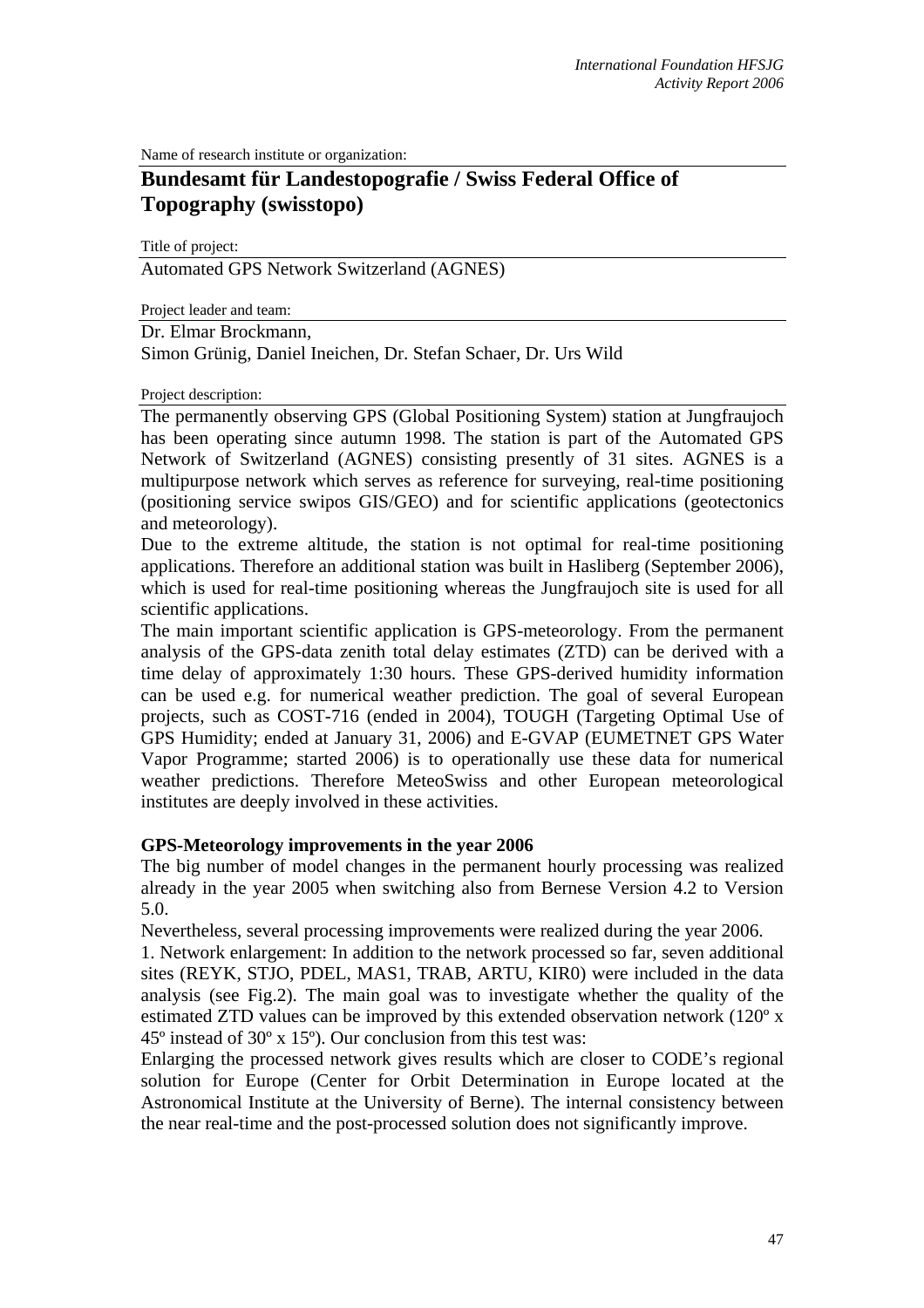

Fig. 2: Enlarged observation network

2. Relative Constraints. Due to the fact that for meteorological applications the estimated formal rms values are not yet used, we tried to investigate to apply constraints on the ZTD-estimates in order to avoid that weak estimates (estimated with a big formal error) are used for numerical weather prediction. Test series of near real-time solutions with different relative constraining of the estimated ZTDs were computed for a time interval of 10 days (DOY  $061 - 070$ , 2006). So far, we used a value of 3 mm for our official solution. The test solutions were computed with relative constraints varying from 30 to 0.3 mm. In addition, these solutions were compared internally with our post-processed solution (LPT PP, no relative constraints) and externally with a near real-time solution computed by GFZ (GFZ NRT) and a post-processed solution of the IGS (IGS PPP). Our conclusion from this test was:

The relative constraining reduces "peaks" in the observed ZTDs at epochs with a weak satellite geometry. For future swisstopo solutions, an optimal relative constraining of 1 mm (for NRT solutions) and 3 mm (for post-processed solutions) was identified.

3. Monitoring of the processing: Similar to the E-GVAP monitor web page (http://egvap.dmi.dk/ where results from more than 500 sites are monitored) a web page was setup at swisstopo showing the status of the processing (see Fig 3.). In addition to the status of the "NRT-Meteo" also information concerning the availability of data ("RINEX-Status") of information concerning the stability of the coordinates ("Coordinate Monitoring") is given.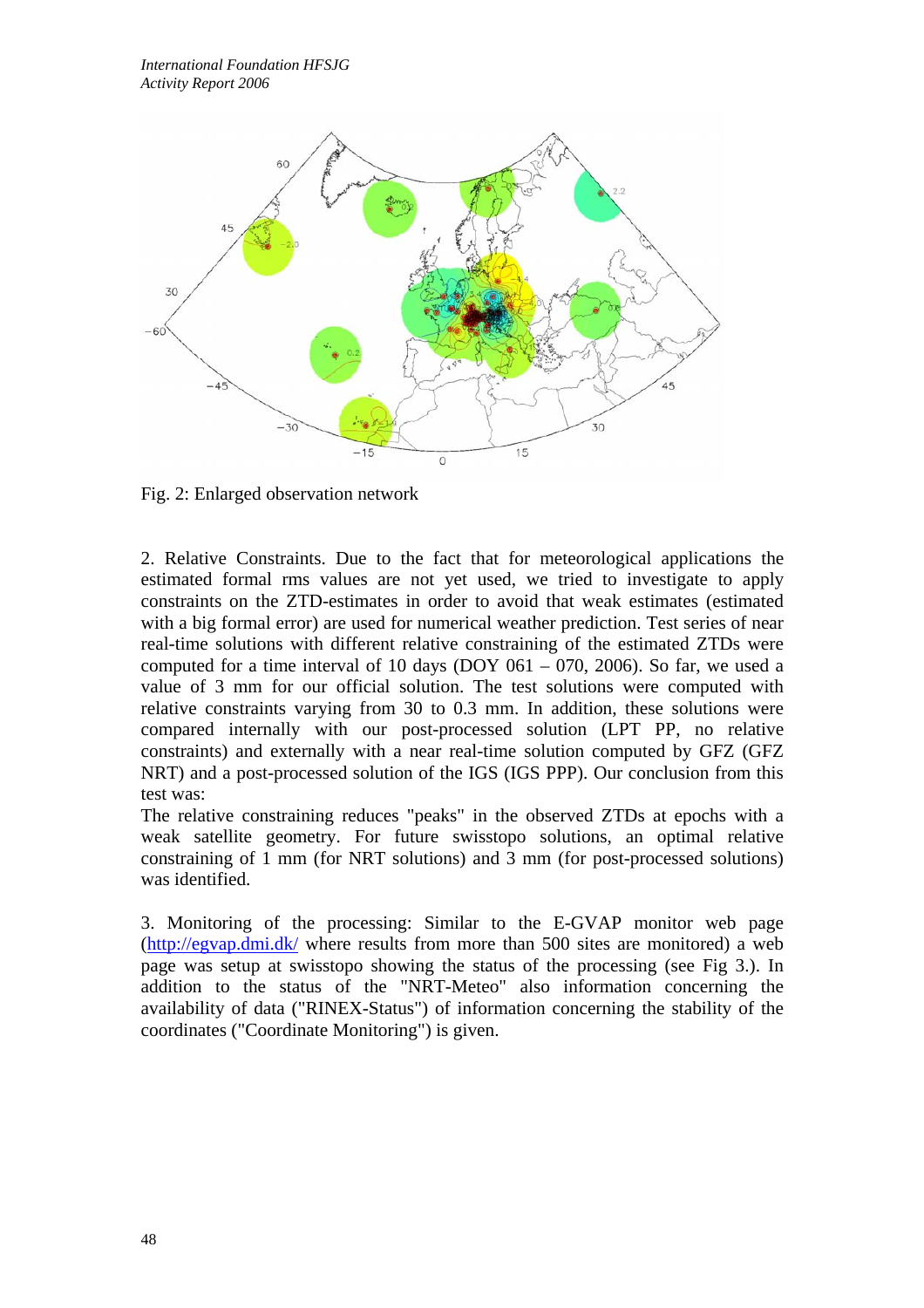*International Foundation HFSJG Activity Report 2006*



Fig. 3: Monitoring page of swisstopo for the availability of NRT ZTD-estimates. (http://www.swisstopo.ch/en/basics/geo/permnetworks/pnac/timeseries/timeseries\_nrt meteo\_europe).

4. Quality check: The ZTD-estimates derived in NRT and RRT are automatically validated by a comparison with the post-processed solutions on a weekly basis. Comparisons are also available on an hourly basis.

5. Antenna phase center model: At GPS-week 1400 (Nov. 5, 2006) the International GNSS Service (IGS) started to distribute the orbits based on an "absolute" antenna phase center model (IGS\_05.ATX) instead of a relative antenna model (IGS\_01.ATX). swisstopo switched for the NRT processing to this new antenna model in GPS-week 1401 (Nov 14. 2006).

The antenna modeling is of special interest for the Jungfraujoch GPS-antenna, because this antenna type is an individual construction, for which no absolute calibration values exist.

The impact of this processing change is considerable. Due to the fact that the postprocessed solution was not switched to that model, we see in average 5-6 mm dryer ZTD-estimates. The influence is station-dependent and varies between 1-2 mm and 8- 9 mm ZTD depending on the used antenna type on the station.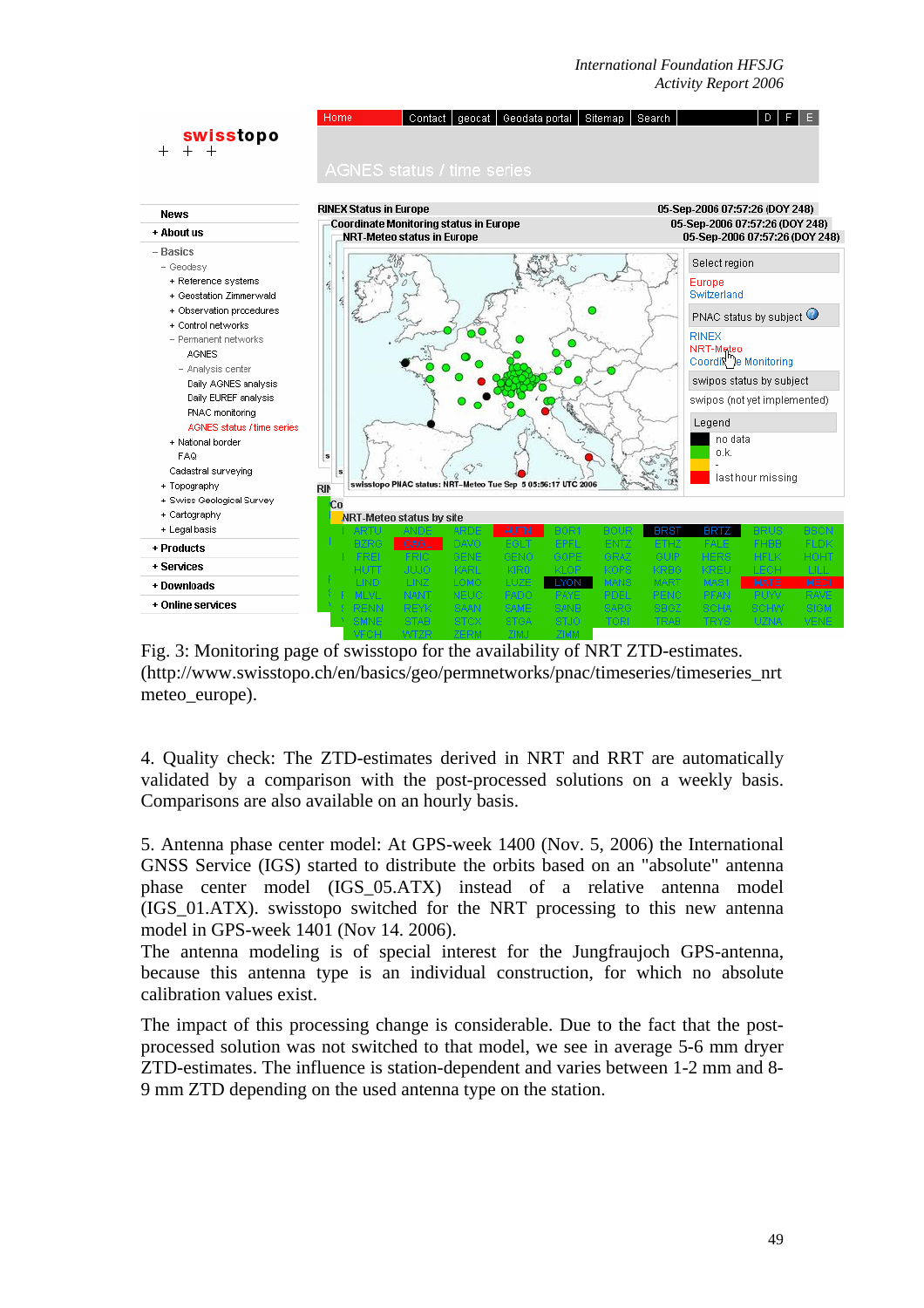## **Summary and Outlook**

In the year 2006 in average 98.78 % of the NRT solutions (maximally 78 processed sites in January 2006 and maximally 91 processed sites at the end of 2006) and 98.45 % of the RRT solutions (maximally 40 processed sites) were delivered to E-GVAP. Outages mainly occurred because of interruptions of the complete communication lines or because of computer shut-downs.

A special acknowledgment is addressed to MeteoSwiss. Without their support swisstopo could not contribute to E-GVAP.

swisstopo plans to equip all AGNES sites with GNSS (Global Navigation Satellite System consisting of the satellite systems GPS, GLONASS and future systems such as Galileo) receivers till end of the year 2007. The new receivers will be able to also collect observations of GLONASS satellites. This might also stimulate the Swissinternal project GANUWE (project partners ETH Zurich and MeteoSwiss) which has the goal to use GNSS-tomography for numerical weather prediction. The data flow based on post-processed results was already established in 2006.

Key words:

GPS, Meteorology, Positioning, Intergrated Water Vapour, Zenith Path Delay, GPS Tomography

Internet data bases:

http://www.swisstopo.ch; http://egvap.dmi.dk/

Collaborating partners/networks:

Astronomical Institute (AIUB), University of Berne MeteoSwiss, Zurich and Payern Institute of Applied Physics (IAP), University of Berne Institute of Geodesy and Photogrammetry, ETH Zürich E-GVAP (EUMETNET GPS Water Vapor Programme)

Scientific publications and public outreach 2006:

#### **Refereed journal articles**

Somieski A., B. Bürki, A. Geiger, H.-G. Kahle, E. Brockmann, H. Becker-Ross, S. Florek, M. Okruss (2006). Geodetic Mobile Solar Spectrometer (GEMOSS) and Comparison with GPS Estimates of Wet Path Delay, Paper in preparation.

Troller, M, A. Geiger, E. Brockmann, J.-M. Bettems, B. Bürki and H.-G. Kahle (2006): Tomographic determination of the spatial distribution of water vapor using GPS observations. Advances in Space Research, Volume 37, Issue 12 , 2006, Pages 2211-2217, doi:10.1016/j.asr.2005.07.002

Troller M. , A. Geiger, E. Brockmann, H.-G. Kahle (2006). Determination of the spatial and temporal variation of tropospheric water vapour using CGPS networks. Geophys. J. Int., Volume 167, pages 509-520, doi: 10.1111/j.1365- 246X.2006.03101.x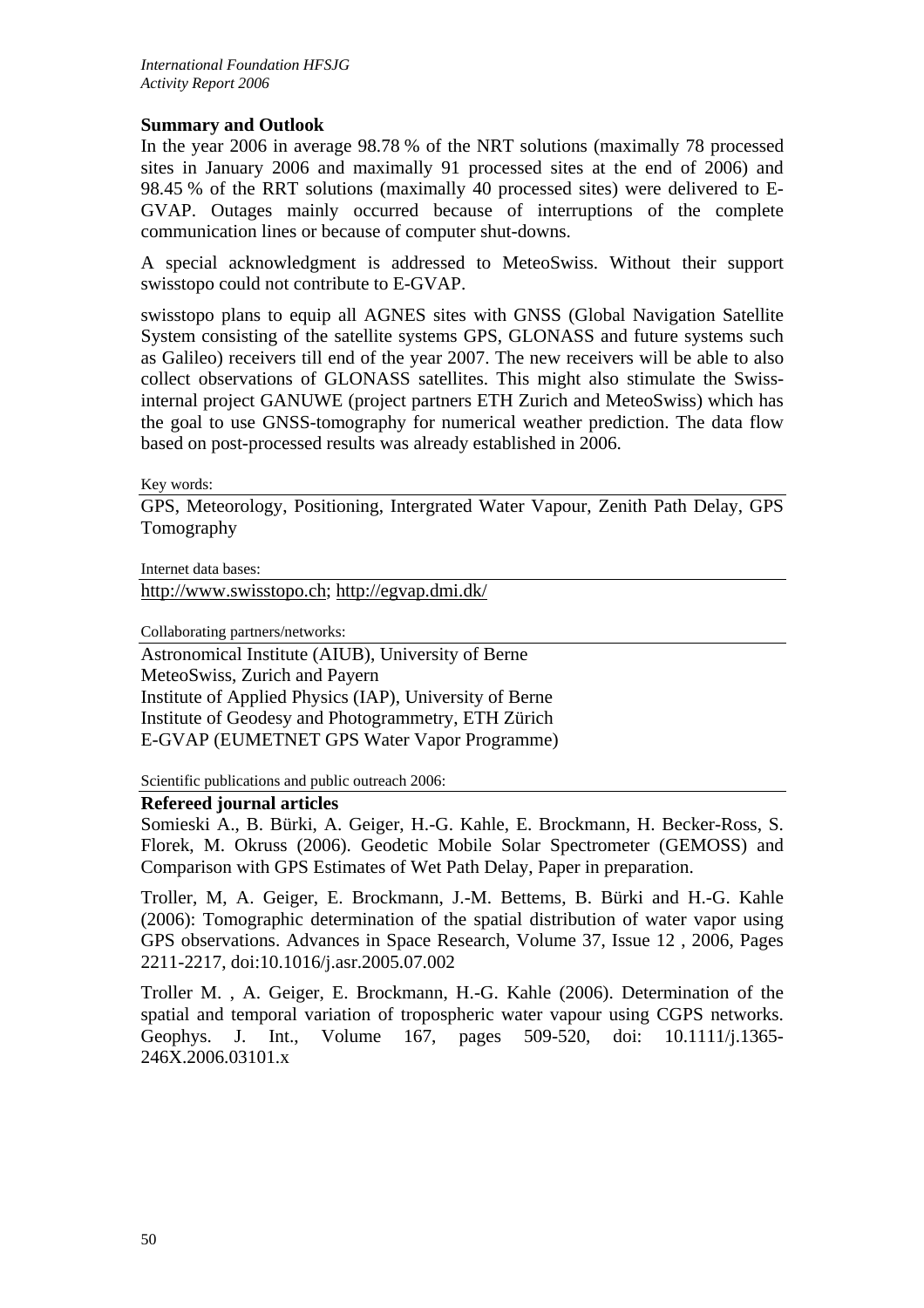### **Conference papers**

Brockmann E., S. Grünig, D. Ineichen, S. Schaer (2006): Monitoring the Automated GPS Network of Switzerland AGNES. In: Torres, J.A. and H. Hornik (Eds): Subcommission for the European Reference Frame (EUREF). Riga, June 15-17, 2006, EUREF Publication in preparation.

Wiget A., E. Brockmann, M. Kistler, U. Marti, A. Schlatter, B. Vogel, U. Wild (2006): Annual Report 2006 of Switzerland. In: Torres, J.A. and H. Hornik (Eds): Subcommission for the European Reference Frame (EUREF). Riga, June 15-17, 2006, EUREF Publication in preparation.

## **Data books and reports**

Vedel H.,(2006): Final TOUGH Report (Targeting Optimal Use of GPS Humidity). EU Project EVG1-CT-2002-00080. EU Publication in preparation.

Address:

Bundesamt für Landestopographie (swisstopo) Seftigenstrasse 264 CH-3084 Wabern

Contacts: Elmar Brockmann Tel.:+41 31 963 2111 Fax.:+41 31 963 2459 e-mail: elmar.brockmann@swisstopo.ch URL: http://www.swisstopo.ch